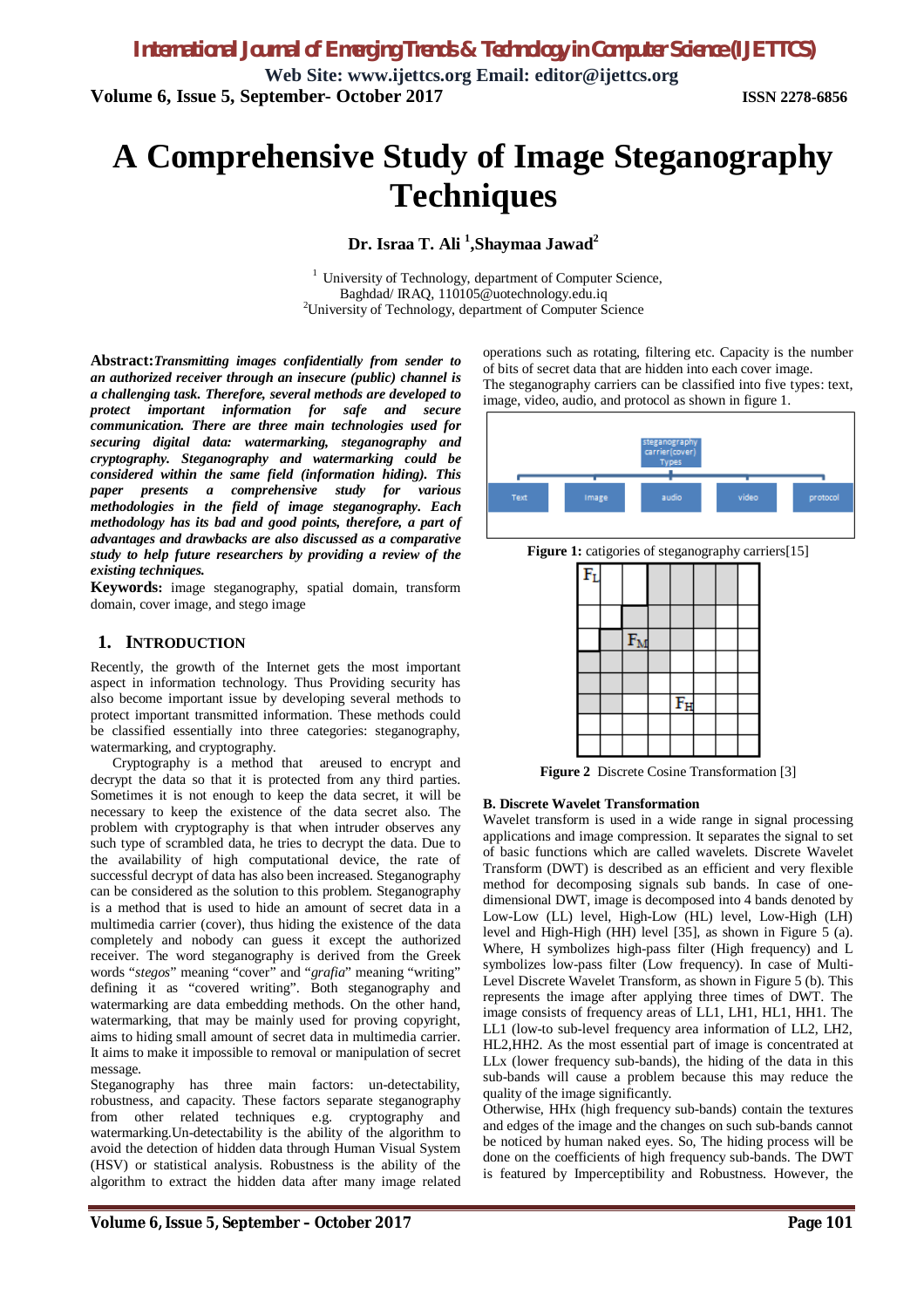### *International Journal of Emerging Trends & Technology in Computer Science (IJETTCS)*

**Web Site: www.ijettcs.org Email: editor@ijettcs.org**

#### **Volume 6, Issue 5, September- October 2017 ISSN 2278-6856**

drawbacks of this method are that Long compression time, High computational cost, Noise/blur close to edges of images.



**Figure 3** Discrete Wavelet Transformation[15]

**2.3 Spatial or frequency Domain:** some steganographic algorithms can either be categorized as being in the image domain or in the transform domain depending on the implementation.

#### **A. Spread Spectrum**

In spread spectrum techniques, hidden data is spread throughout the cover-image making it harder to detect [4]. A system proposed by Marvel et al. combines spread spectrum communication, error control coding and image processing to hide information in images [6]. Spread spectrum communication can be defined as the process of spreading the bandwidth of a narrowband signal across a wide band of frequencies [6]. This can be accomplished by adjusting the narrowband waveform with a wideband waveform, such as white noise. After spreading, the energy of the narrowband signal in any one frequency band is low and therefore difficult to detect [6]. In spread spectrum image steganography the message is embedded in noise and then combined with the cover image to produce the stego image. Since the power of the embedded signal is much lower than the power of the cover image, the embedded image is not perceptible to the human eye or by computer analysis without access to the original image [6]. The spread spectrum method is characterized by robustness versus statistical attacks.

#### **B. Patchwork**

Patchwork is a statistical technique that uses redundant pattern encoding to embed a message in an image [14]. The algorithm adds redundancy to the hidden information and then scatters it throughout the image . A random generator is used to select two areas of the image (or patches). The intensities of the pixels in the one patch are increased by a constant value, while the pixels of the other patch are decreased with the same constant value. The contrast changes in this patch subset encodes one bit and the changes are typically small and imperceptible, while not changing the average luminosity . A drawback of the patchwork approach is that only one bit is hidden. More bits could be hidden by first dividing the image into sub-images and applying the hiding to each of them. The advantage of using this technique is that the secret data is distributed over the entire image, so should one patch be destroyed, the others may still survive. Patchwork is most suitable for small amount ofdata.

Thestego image quality mercies are basically *Peak Signal to Noise Ratio* (PSNR) and *Mean Square Error* (MES) value. The larger PSNR indicates to better quality, and the lower PSNR indicates poor quality of the stego image. The MES and PSNR could be calculated as in equation (1) and (2) respectively:

$$
MES = \frac{1}{M*N} \sum_{i=1}^{M} \sum_{j=1}^{N} (x_{ij} - y_{ij})^2 \dots \dots \dots \dots \dots \dots (1)
$$

$$
PSNR = 10 \log_{10} \left( \frac{255^2}{MES} \right) dB \quad \dots \dots \dots \dots \dots \dots \dots \dots \dots \tag{2}
$$

Where M and N are the number of cover image pixels in the horizontal and vertical dimension, $x_{ii}$  and  $y_{ii}$ are the pixel values in the cover and stego image respectively.

#### **2. Evaluation and Comparison of Different Steganography Techniques:**

All the above mentioned techniques for image steganography have different strong and weak points and it isimportant to ensure that one uses the most suitable algorithm for an application as it is obvious in table 1. All steganographic algorithmshave to comply with a few basic requirements as shown in table 2. These requirements are as follows:

- **Invisibility**  The invisibility of a steganographic algorithm is the first and foremost requirement, sincethe strength of steganography lies in its ability to be unnoticed by the human eye. The moment thatone can see that an image has been tampered with, the algorithm is compromised.
- **Data Capacity–** Unlike watermarking, which needs to hide only a small amount of copyrightinformation, steganography aims tohidecomplete secret data and therefore requires sufficient hidingcapacity.
- **Robustness against image manipulation** –Image manipulation, such as cropping or rotating, can be done on the image before it reaches itsdestination. Depending on the technique in which the data is hidden, these manipulations maydestroy the hidden data. It is preferable for steganographic algorithms to be robust against eitherunintentional change to the image.
- **File Format Independency**–The most powerful steganographic algorithms that possess the ability to hidedata in anyformat of image. This also solves the problem of not always being able to find a suitable image at the rightmoment, in the right format to use as a cover image.
- **Unsuspicious files** This requirement includes all characteristics of a steganographic algorithm thatmay result in images that are not used normally and may cause suspicion. Abnormal file size, forexample, is one property of an image that can result in further investigation of the image by a warden.

Table 1 illustrates the differences steganographic approaches between spatial domain and transformation domain according to their advantage and disadvantage:

#### **1. Stego Image Quality Metrices**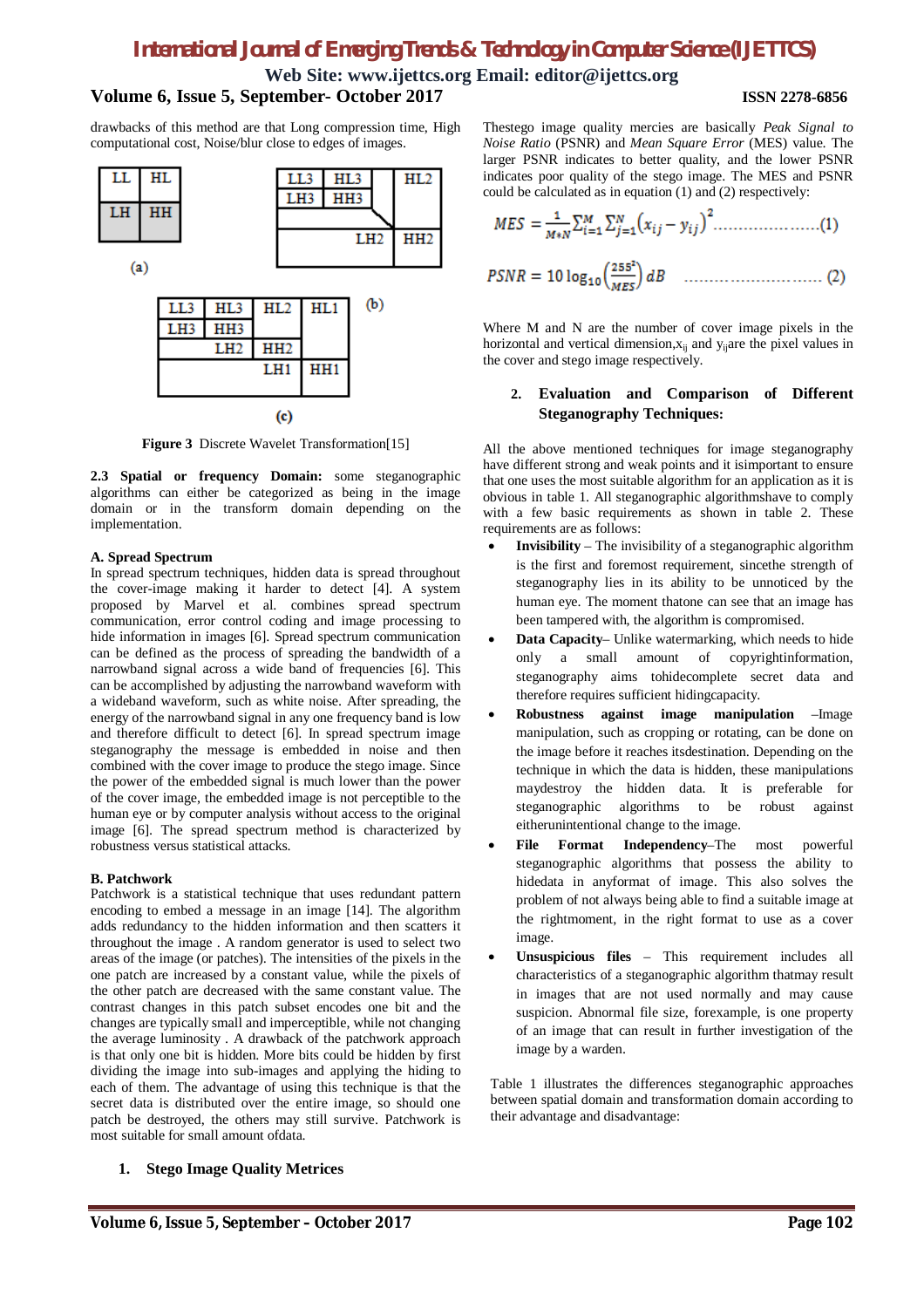## *International Journal of Emerging Trends & Technology in Computer Science (IJETTCS)*

#### **Web Site: www.ijettcs.org Email: editor@ijettcs.org Volume 6, Issue 5, September- October 2017 ISSN 2278-6856**

| <b>LSB</b> in <b>BMP</b> | <b>LSB</b> in GIF | <b>JPEG</b><br>compression | <b>Patchwork</b> | Spread<br>spectrum |
|--------------------------|-------------------|----------------------------|------------------|--------------------|
| High*                    | Medium*           | High                       | High             | High               |
| High                     | Medium            | Medium                     | Low              | Medium             |
| Low                      | Low               | Medium                     | High             | High               |
| Low                      | Low               | Medium                     | High             | Medium             |
| Low                      | Low               | Low                        | High             | High               |
| Low                      | Low               | High                       | High             | High               |
|                          |                   |                            |                  |                    |

Table2 compares image steganography techniques as discussed in section 3, with respect to the requirements that mentioned previously in section 5:

| Dom<br>ain | <b>Algorit</b><br>hm<br>referen<br>ces | <b>Cover images</b> |                         |            |       |             |  |
|------------|----------------------------------------|---------------------|-------------------------|------------|-------|-------------|--|
|            |                                        | Lena                | <b>Babo</b><br>$_{ori}$ | Pepp<br>er | plane | <b>Boat</b> |  |
| Spatial    | $[1]$                                  | 42.44               | 42.45                   | 43.67      | 42.43 |             |  |
|            | $[2]$                                  | 34.17               | 33.98                   |            | 35.29 |             |  |
|            | $[3]$                                  | 57.43               | 57.46                   |            | 57.46 | 57.46       |  |
|            | $\lfloor 14 \rfloor$                   | 52.89               |                         |            |       |             |  |
|            | $\lfloor 15 \rfloor$                   | 53.76               | 53.75                   | 53.78      |       |             |  |
|            | $[19]$                                 | 46.74               | 46.37                   | 46.37      |       |             |  |
|            | $[23]$                                 | 49.44               | 46.54                   | 48.78      |       |             |  |
| Transform  | $[5]$                                  | 46.22               | 48.55                   | 48.34      |       |             |  |
|            | [6]                                    | 54.90               |                         |            |       | 54.81       |  |
|            | $[29]$                                 | 34.84               | 27.63                   |            |       | 33.29       |  |
|            | $[30]$                                 | 45.05               |                         |            | 40.25 |             |  |
|            | [31]                                   | 35.06               |                         |            |       |             |  |
|            | $[32]$                                 | 39.53               |                         |            |       |             |  |
|            | $[34]$                                 | 59.26               |                         | 59.15      |       | 60.07       |  |

### **3.Conclusion**

This paper presents a comprehensive study of the various digital image steganography techniques in spatial and frequency domain. First, a simple definitions and comparison among steganography, watermarking and cryptography is presented. Then a classification of steganography techniques based on hiding domain is shown. This paper will provide an insight to the researchers to come up with new ideas for developing a more reliable and efficient steganography algorithm, where determining the suitable method based on the wanted purpose.

From this study, it is observed that the hiding procedure is easy in spatial domain techniques compared to complex frequency domain technique has the ability to hold the secret data after s resizing, cropping, rotating etc. Again, it can be concluded that even before imposing hiding algorithms, usage of cryptography would provide a better level of security. In future, combination of

cryptography and data compression in transform domain can help to achieve an improved steganography algorithm with high performance.

### **References**

- [1] F.Shih ,Digital Watermarking And Stegnography, Fundamental And Techniques.Usa:Crc Press,2008.
- [2] Mehboob ,Faruqui "A Stegnography Implementation" Biometrics And Security Technologies. Isbast Pp.,2008..
- [3] RupeshGupta,Preet Singh "New Proposed Practice For Secure Image Combing Cryptography Stegnography And Watermarking Based On Various Parameters".
- [4] Baek,Kim,Fisher,Chao "(N,1) Secret Sharing Approach Based On Stegnography With Gray Digital Images" Wireless Communications,Networking And Information
- [5] Security(Wcnis),2010 Ieee International Conference.
- [6] Parah,Sheikh And Bhat "Data Hiding In Intermediate Significant Bit Planes,A High Capacity Blind Stegnographic Technique" International Conference On Emerging Trends In Science,Engineering And Technology 2012.
- [7] Imran Bajwa ,Riasat "A New Perfect Hashing Based Approach For Secure Stegnography" Ieee Sixth International Conference On Digital Information Management 102-107 Melbourne, Australia: Ieee Press.
- [8] J.K Mandal,Debashis Das "Color Image Stegnography Based On Pixel Value Differencing In Spatial Domain" International Journal Of Information Sciences And Techniques (Ijist) Vol.2, No.4, July 2012..
- [9] Anil Kumar,Rohini Sharma "A Secure Image Stegnography Based On Rsa Algorithm And Hash-Lsb Technique" International Journal Of Advanced Research In Computer Science And Software Engineering Volume 3, Issue 7, July 2013.
- [10]Atallah "A New Method In Image Stegnography With Improved Image Quality" Applied Mathematical Sciences, Vol. 6, 2012, No. 79, 3907 - 3915.
- [11]Mstafa "Information Hiding In Images Using Stegnography Techniques".
- [12]Indradip Banerjee, Souvik Bhattacharyya, And GautamSanyal "Text Steganography Using Article Mapping Technique(Amt) And Ssce" Journal Of Global Research In Computer Science Volume 2, No. 4, April 2011.
- [13]Youssef Bassil "A Text Steganography Method Using Pangram And Image Mediums" International Journal Of Scientific & Engineering Research (Ijser), Issn: 2229-5518, Vol. 3, No. 12, December 2012.
- [14]MohitGarg "A Novel Text Steganography Technique Based On Html Documents" International Journal Of Advanced Science And Technology Vol. 35, October, 2011.
- [15]Vanitha T , Anjalin D Souza , Rashmi B, SweetaDSouza, "A Review on Steganography – Least Significant Bit Algorithm and Discrete Wavelet